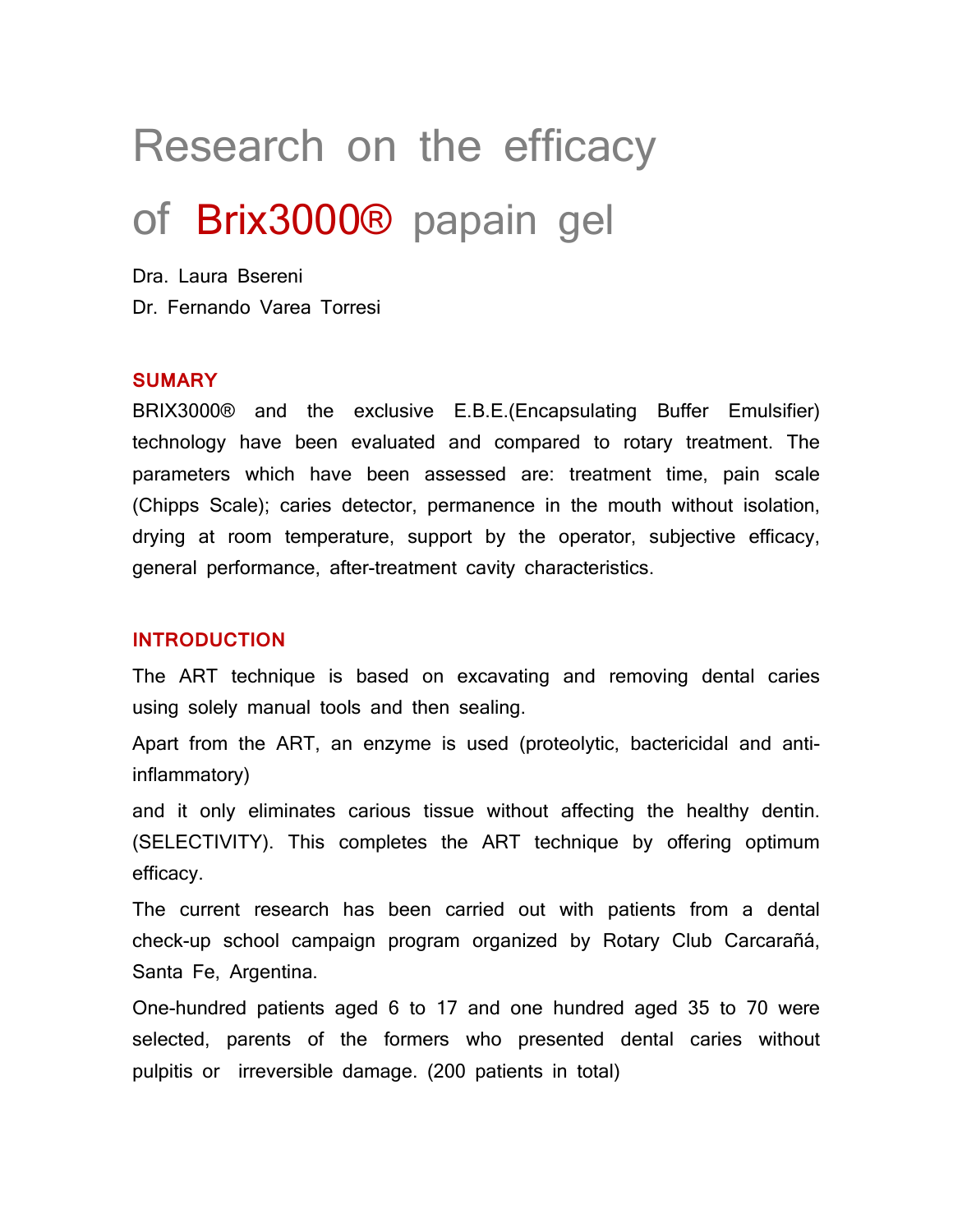All the patients have been treated with BRIX 3000 with the purpose of evaluating:

- Caries removal efficacy
- Pain perception (CHIPPS scale)
- Working time
- Performance regarding caries detector
- Volatile residues during treatment
- Pre and post treatment difference of the cavity size.

#### **METHOD AND MATERIALS**

**Method:** Chemo-mechanical removal with manual tools and caries detector application. ART sealing with Ionomero Vítreo.

**Product:** BRIX3000®

**Caries detector:** Caries detector (2 applications)

**Operators:** Supplied with BRIX3000® 1ml- multi-dose syringes

#### **TABLE GIVEN TO THE OPERATOR**

| NAME | AGE | CHIPPS<br>SCALE |                        | REMOVAL TIME | PERCEPCION<br>COMFORT<br>PATIENT |     | SURFACE<br>FINAL |       | PIECE | END OF THE<br>SIZE AT THE<br>REMOVAL |     |      |
|------|-----|-----------------|------------------------|--------------|----------------------------------|-----|------------------|-------|-------|--------------------------------------|-----|------|
|      |     | PAIN            | ABSENCE<br><b>PAIN</b> |              | ROTARY                           | GEL | EVEN             | ROUGH |       | EVEN                                 | 50% | 100% |

#### **RESULTS**

• As regards BRIX 3000®'s exposure to caries detector, it has shown high effectiveness in its first application (90% negative) and in its second application (negative 96%) Fig 1 and 2.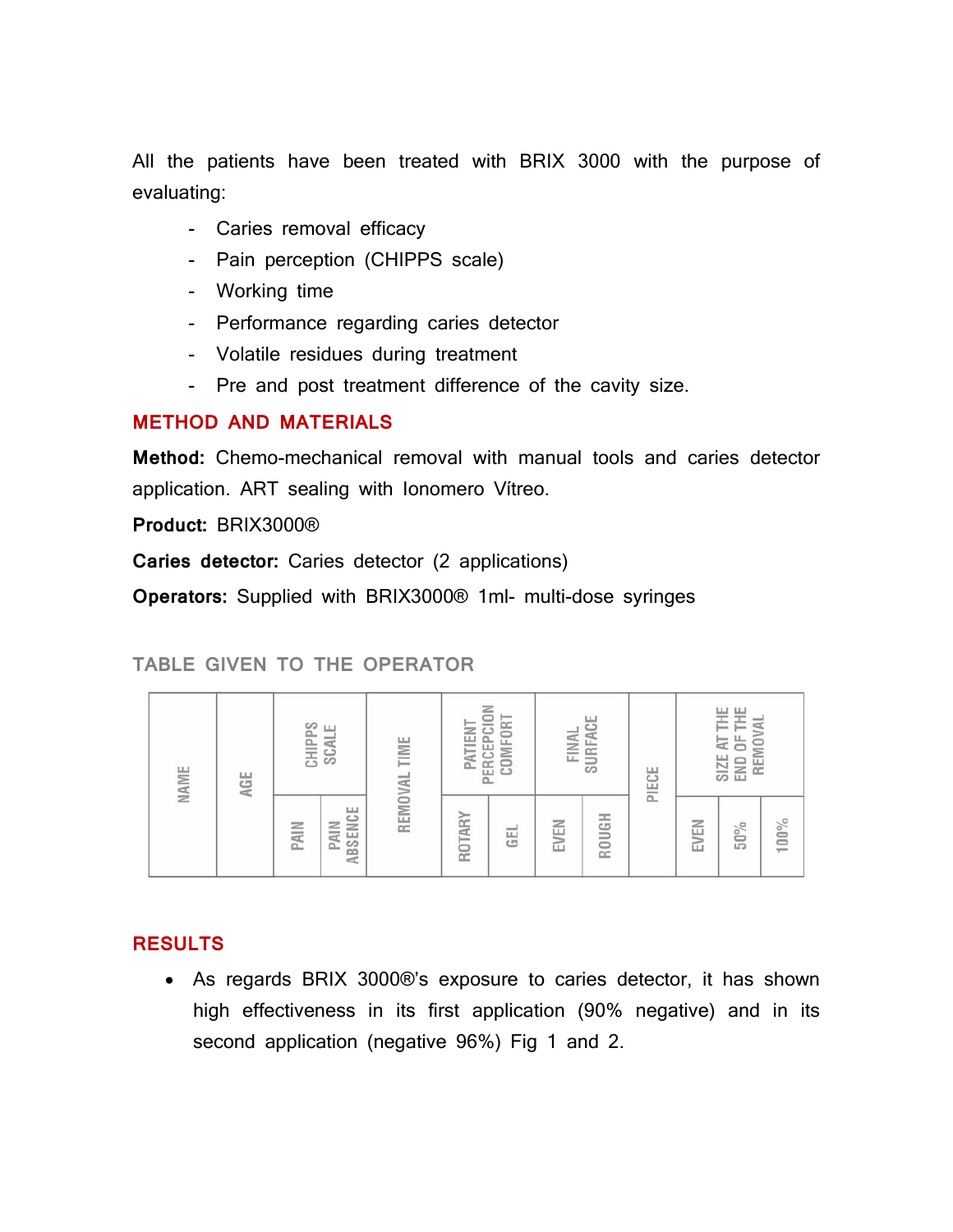- It has been determined that BRIX3000®'s average working time in the oral cavity is of  $7 \frac{1}{2}$  minutes.
- As regards pain degree, 93% of the patients have not suffered from pain. Fig 3.
- BRIX3000® can remain in the oral cavity before starting drying for enough time.
- Subjective efficacy which has been measured by the operator resulted in the following: all the professionals who have taken part in this have preferred BRIX3000® as their working material to traditional caries treatment.
- Pre and post treatment difference of the cavity size: BRIX3000® has shown high conservation of biological material in comparison to conventional techniques. Fig 4
- None of the patients have shown inflammatory reactions in the tissues surrounding the treatment area.
- The technique does not produce volatile residues.
- Total operating time: The enzymatic technique took 16 minutes on average with a 2.5-minute standard deviation. While in the rotary technique it took 34 minutes with a 4- minute deviation.
- Patience preference: High acceptance of the enzymatic technique, preference by comparison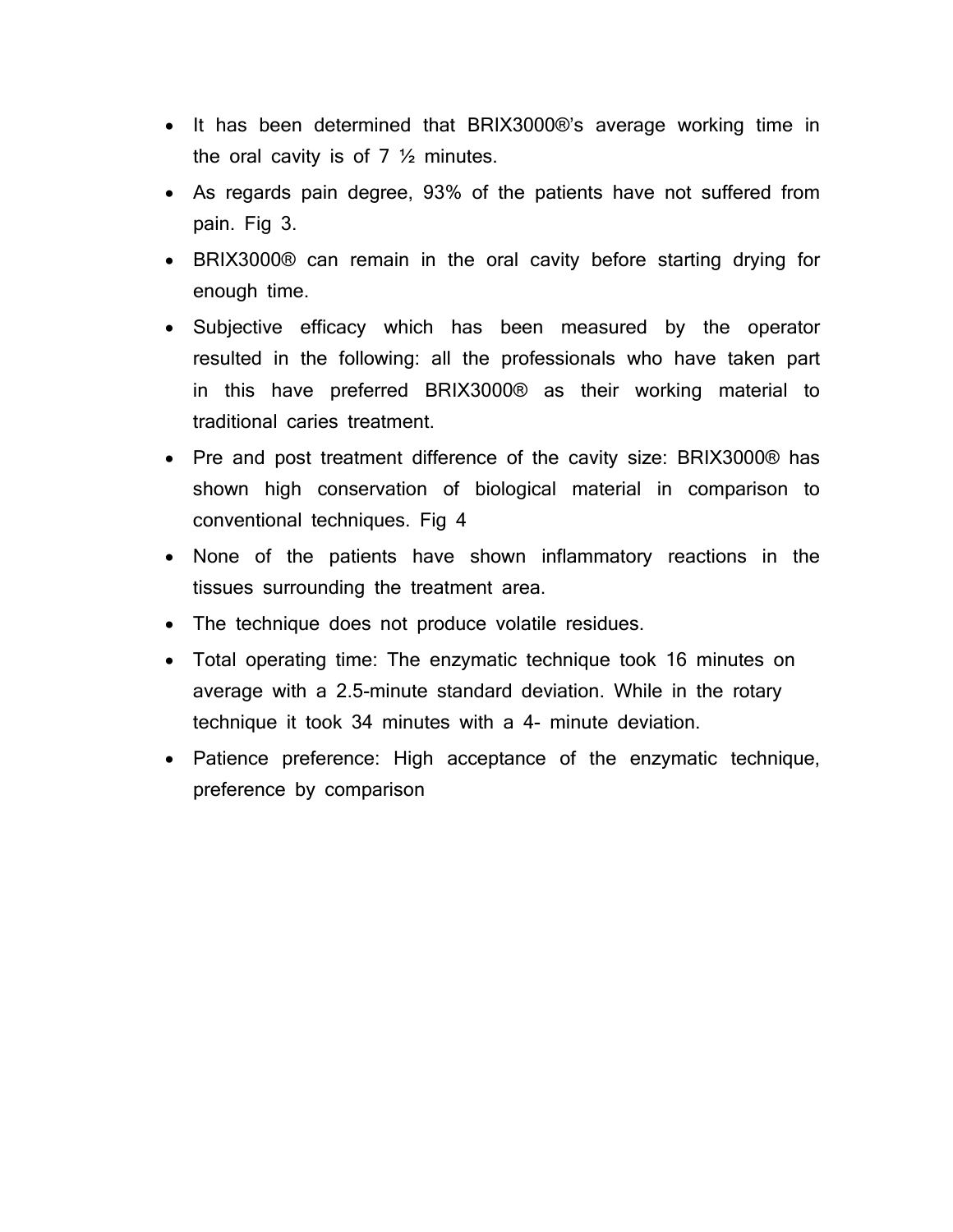## Fig. 1 – NEGATIVE CARIES DETECTOR **FIRST APPLICATION, BRIX3000®**



## Fig. 2 – NEGATIVE CARIES DETECTOR **SECOND APPLICATION, BRIX3000®**



#### **Fig. 3 – PAIN PERCEPTION**

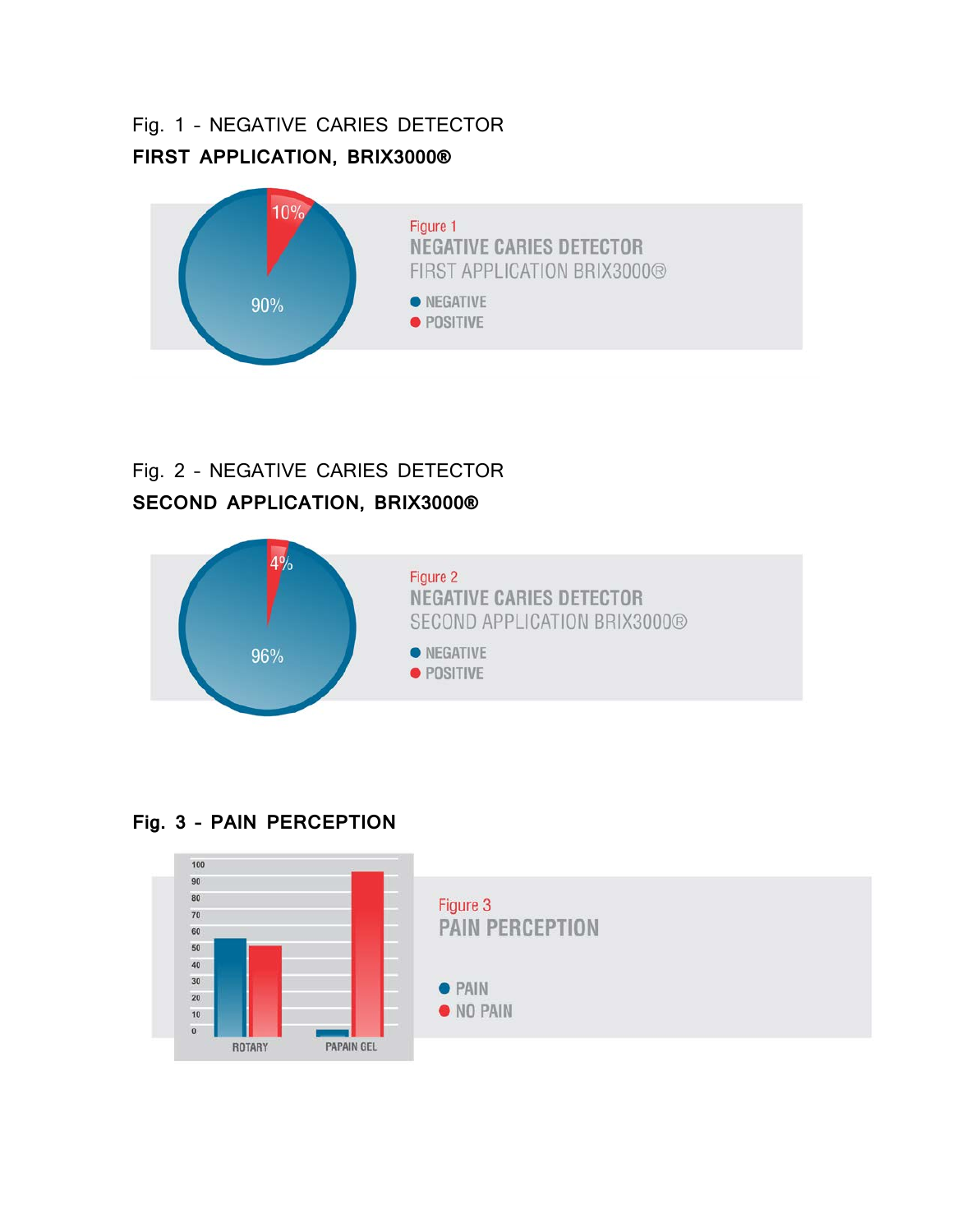

**Fig. 4 – PRE AND POST-OPERATIVE SIZE**

#### **CONCLUSIONS**

Brix3000® has effective and selective proteolytic action to remove collagen fibres in the carious tissue. It has an antibacterial and antifungal power, thus it has an antiseptic power at the tissue level. The above suggested technique offers small cavities with rough surfaces. It shortens working time. It has convenient storage. All these advantages make BRIX3000® the chosen treatment by 90% of the professionals who have taken part in this research.

#### **BIBLIOGRAPHY**

1 Habib, C.M., Kronman, J; Golman, MA ( 1975 ) Chemical evaluation of collagen and hydroxyproline.after treatment with GK 101 ( N – Choloroglycine). Pharmacol Ther Dent, v. 2 p. 209-15.

2"Carisolv, remove a carie sem brocas" www.formulaecao.com.br/papacarie.html/formulaecao"Crisolv" www.clean.odo.br/papacarie.

3 Silva,LR.,Motta,L.J.;Reda, S.H.;Facanha,R.A.A.; Bussadori,S.K. ( 2004 ): Papacárie, Um Novo Sistema para Remocao Química e Mecanica do tecido cariado- Relato de Caso Clínico. ( 2004 ). Revista da SOESP, ano 26,n.6,p.4-8,nov/dez.